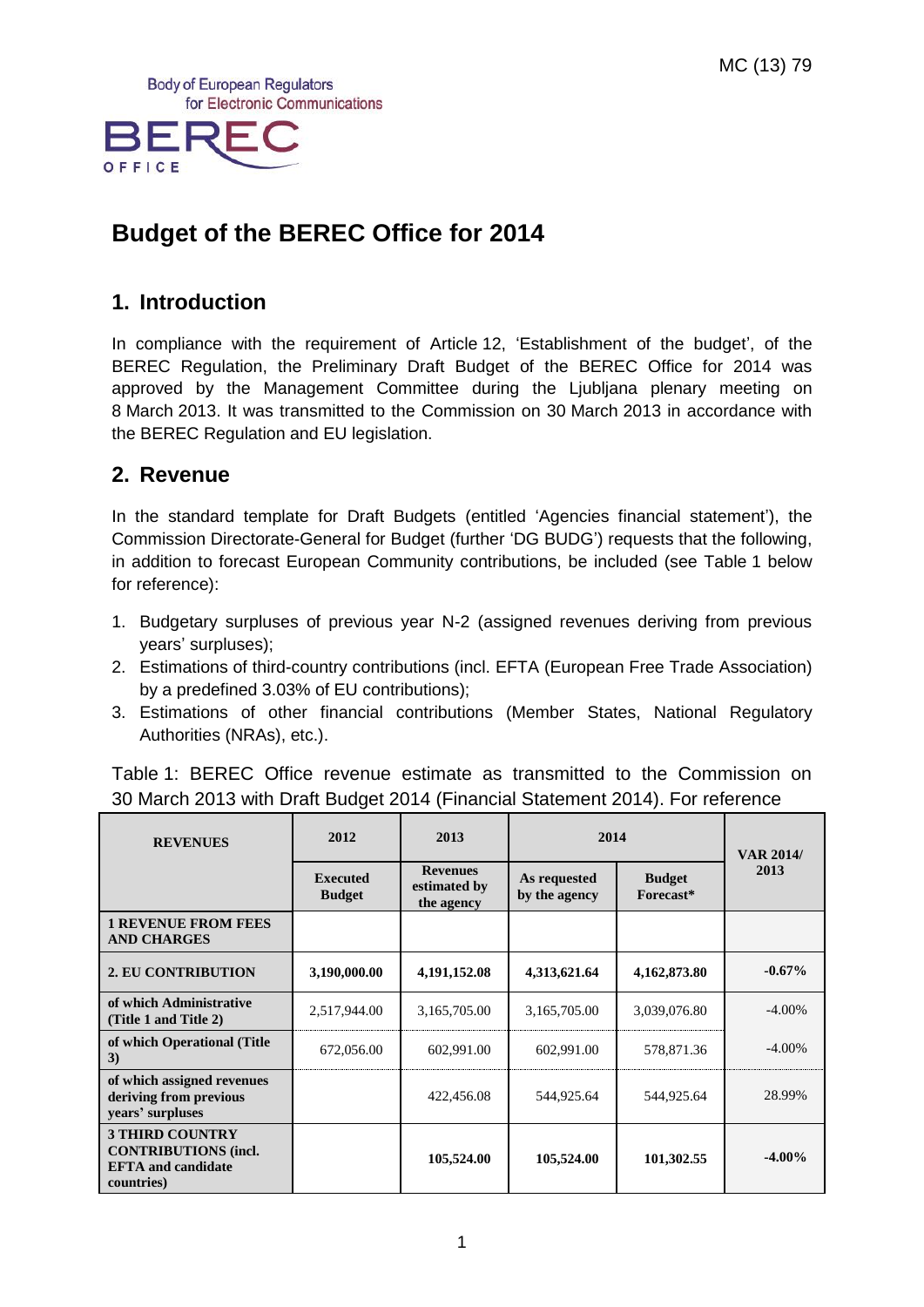| <b>REVENUES</b>                                                              | 2012                             | 2013                                          |                               | 2014                       |           |
|------------------------------------------------------------------------------|----------------------------------|-----------------------------------------------|-------------------------------|----------------------------|-----------|
|                                                                              | <b>Executed</b><br><b>Budget</b> | <b>Revenues</b><br>estimated by<br>the agency | As requested<br>by the agency | <b>Budget</b><br>Forecast* | 2013      |
| Of which EFTA**                                                              |                                  | 105,524.00                                    | 105,524.00                    | 101,302.55                 | $-4.00\%$ |
| <b>Of which Candidate</b><br><b>Countries</b>                                |                                  |                                               |                               |                            |           |
| <b>4 OTHER</b><br><b>CONTRIBUTIONS</b>                                       |                                  | 200,000.00                                    | 200,000.00                    | 200,000.00                 | $0.00\%$  |
| <b>5 ADMINISTRATIVE</b><br><b>OPERATIONS</b>                                 |                                  |                                               |                               |                            |           |
| <b>6 REVENUES FROM</b><br><b>SERVICES RENDERED</b><br><b>AGAINST PAYMENT</b> |                                  |                                               |                               |                            |           |
| <b>7 CORRECTION OF</b><br><b>BUDGETARY</b><br><b>IMBALANCES</b>              |                                  |                                               |                               |                            |           |
| <b>TOTAL REVENUES</b>                                                        | 3,190,000.00                     | 4,496,676.08                                  | 4,619,145.64                  | 4,464,176.35               | $-0.72%$  |

Footnotes to the March 2013 version of Financial Statement:

- The 2014 budget forecast takes into account the required reduction of EU contributions (excl. budgetary surpluses of previous year N-2) of –2% resulting from the low level of implementation of commitment appropriations in 2012 and the additional reduction of –2% resulting from the low level of payments against commitments.
- \*\* Contributions from EFTA in 2013 and 2014 are subject to the signature of the agreement with EEA countries. The contribution is estimated as 2.8% of the EU contribution for both 2013 and 2014.

#### **Approval of the budget by the Budgetary Authority**

The Budgetary Authority approves budgets (planned expenditures) WITHOUT surplus, EFTA and NRA contributions. The Budgetary Authority approves only the overall budget, without going into detail at the level of budget items.

The Council and the European Parliament have approved the BEREC Office budget for 2014 (co-decision of the Budgetary Authority with the European Parliament's approval on 22 November 2013) at the same level as requested in the preliminary financial statement for 2014: EUR 3,617,948. For reference, please see the 'fresh' EU contribution in Table 1, column 'Budget Forecast 2014', by excluding assigned revenues from previous years' surpluses.

#### **Surplus from previous years**

Budgetary surplus of an EU body from the previous year (2012) does not require the reapproval of the Budgetary Authority in the current year; it is available for the EU body and should be executed as a first priority, before the 'fresh' EU contribution for the current year (2014).

#### **Other contributions**

There are prerequisites for the availability of EFTA and NRA contributions: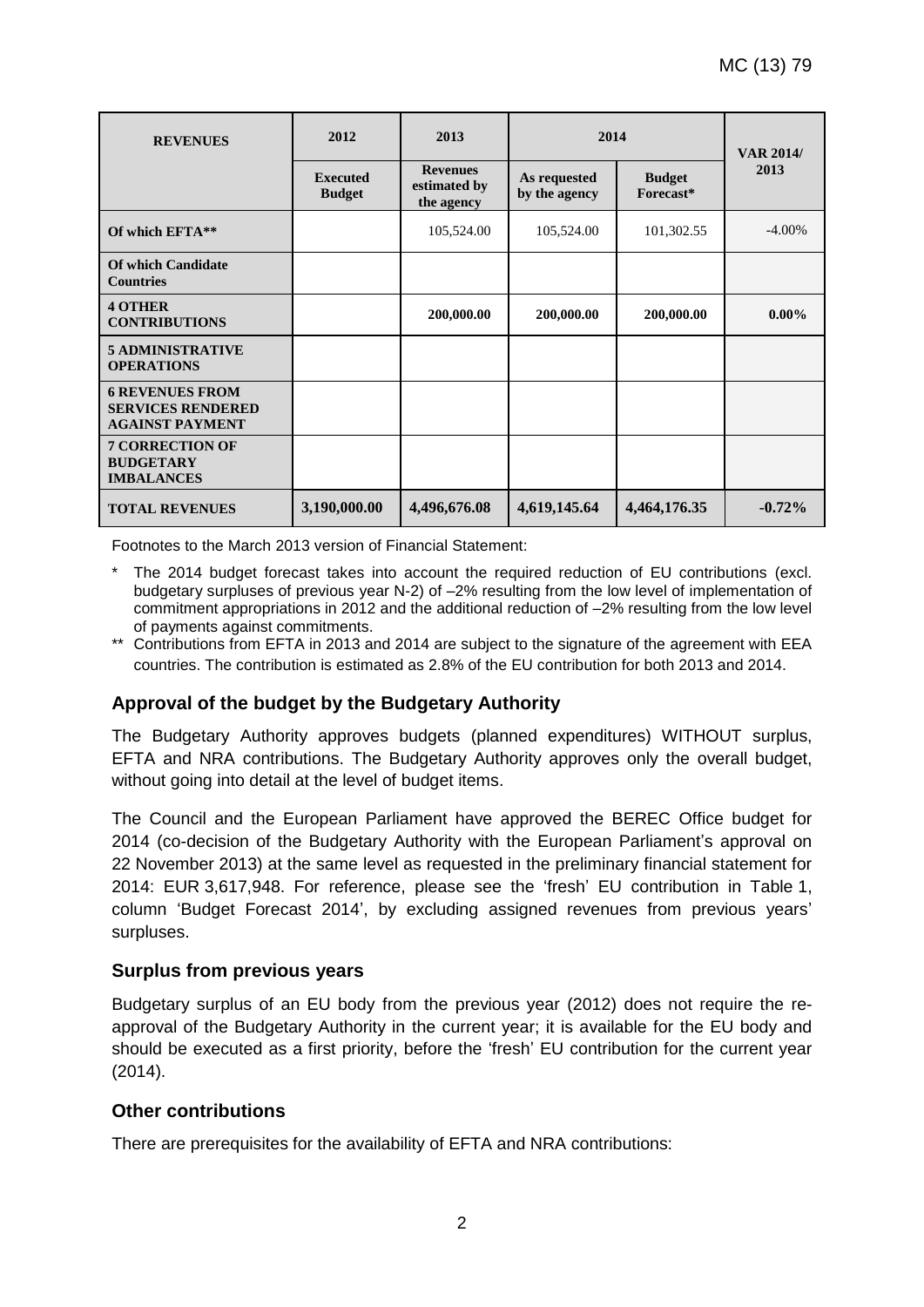- 1. A contribution from EFTA in 2014 is subject to the signature of its Agreement with EEA countries. EFTA's contribution was initially calculated as 2.8% of the EU contribution but was corrected in April 2013 by the Commission to 3.03% of the EU contribution for 2014. It has been corrected accordingly in current revenue estimates. With a fixed ratio to the EU contribution, EFTA's contribution can be precisely estimated.
- 2. Financial contributions from Member States or from NRAs are subject to approval by the Board of Regulators (further BoR), as stated by Article 5(2) of the BEREC Regulation: 'The Board of Regulators shall approve the voluntary financial contribution from Member States or NRAs before they are made'. The figure of EUR 200,000 for contributions from NRAs, as represented in the preliminary financial statement, is only an estimate.

When presenting its budget for planned expenditures, the BEREC Office is required to consider the following:

- expenditure appropriations have to be specified by Titles, Chapters, Articles and Items (budget lines);
- budgetary surplus for the year 2012 which will be used for expenditures in the current year (2014) has to be divided between Chapters, Articles and Items (budget lines) in proportion to the EU contribution under each Title.

The presentation of revenues for 2014 follows the format used for expenditures. The purpose is to provide:

- an overview of the revenue sources for planned expenditures;
- an overview of the balance between revenue and expenditure with the inclusion or exclusion of different revenue items (e.g. EU contributions, EFTA contributions).

See Table 2 below for a detailed overview of the revenue expected for 2014.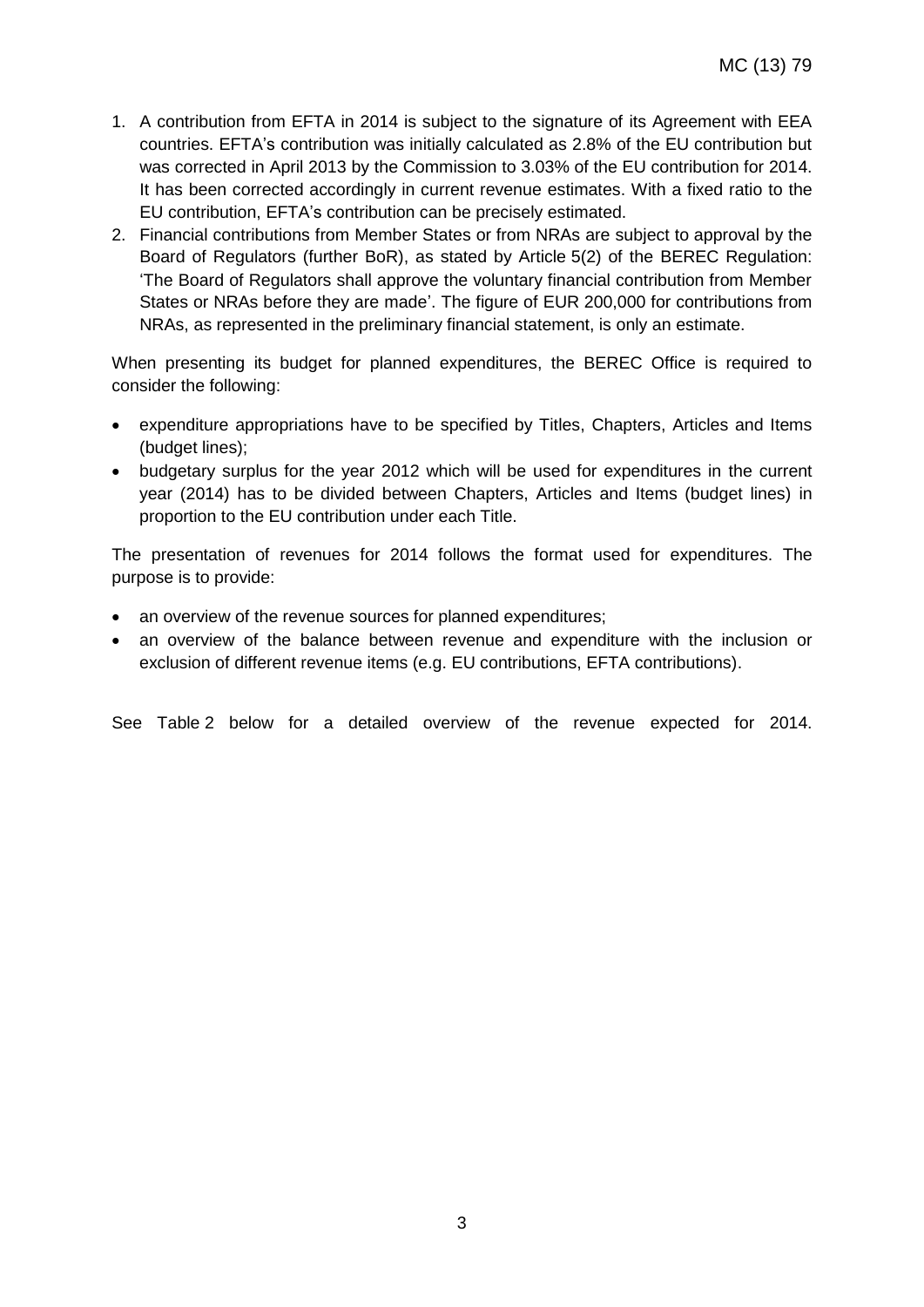| Table 2: Revenue and resources of the BEREC Office budget for 2014 |  |  |  |  |
|--------------------------------------------------------------------|--|--|--|--|
|                                                                    |  |  |  |  |

| <b>Budget</b><br>line   | <b>Description</b>                                                                               | Budget 2014<br>approved by<br><b>Budgetary</b><br><b>Authority</b><br>(excl. 2012)<br>surplus, EFTA &<br>NRA contribution) | 2012 surplus<br>divided btw.<br>budget lines | Budget 2014<br>(incl. 2012)<br>surplus, excl.<br>EFTA & NRA<br>contribution) | Budget 2014<br>(incl. 2012)<br>surplus, EFTA<br>contribution<br>303%; excl. NRA<br>contribution) |
|-------------------------|--------------------------------------------------------------------------------------------------|----------------------------------------------------------------------------------------------------------------------------|----------------------------------------------|------------------------------------------------------------------------------|--------------------------------------------------------------------------------------------------|
|                         | <b>REVENUES</b>                                                                                  | 3,617,948                                                                                                                  | 544,926                                      | 4,162,874                                                                    | 4,272,498                                                                                        |
| 2 <sup>1</sup>          | <b>European Community subsidy</b>                                                                | 3,617,948                                                                                                                  | 544,926                                      | 4,162,874                                                                    | 4,162,874                                                                                        |
| 2000                    | <b>European Community subsidy</b>                                                                | 3,617,948                                                                                                                  | 544,926                                      | 4,162,874                                                                    | 4,162,874                                                                                        |
|                         | European Community subsidy - Titles 1 and 2                                                      | 3,039,077                                                                                                                  |                                              | 3,039,077                                                                    | 3,039,077                                                                                        |
|                         | European Community assigned revenues deriving from previous<br>years' surpluses - Titles 1 and 2 |                                                                                                                            | 394,734                                      | 394,734                                                                      | 394,734                                                                                          |
|                         | European Community subsidy - Title 3                                                             | 578,871                                                                                                                    |                                              | 578,871                                                                      | 578,871                                                                                          |
|                         | European Community assigned revenues deriving from previous<br>years' surpluses - Title 3        |                                                                                                                            | 150,192                                      | 150,192                                                                      | 150,192                                                                                          |
| $\overline{\mathbf{3}}$ | Third-country contributions (incl. EFTA and candidate countries)                                 | $\bf{0}$                                                                                                                   |                                              | $\bf{0}$                                                                     | 109,624                                                                                          |
| 3000                    | Third-country contributions (incl. EFTA and candidate countries)                                 | $\bf{0}$                                                                                                                   |                                              | $\bf{0}$                                                                     | 109,624                                                                                          |
|                         | Third-country contributions (incl. EFTA and candidate countries) -<br>Titles 1 and 2             | $\Omega$                                                                                                                   |                                              | $\Omega$                                                                     | 92,084                                                                                           |
|                         | Third-country contributions (incl. EFTA and candidate countries) -<br>Title 3                    | 0                                                                                                                          |                                              | $\Omega$                                                                     | 17,540                                                                                           |
| $\overline{\mathbf{4}}$ | <b>Other contributions (Member States, NRAs, etc.)</b>                                           | $\bf{0}$                                                                                                                   |                                              | $\mathbf 0$                                                                  | $\bf{0}$                                                                                         |
| 4000                    | <b>Other contributions (Member States, NRAs, etc.)</b>                                           | $\bf{0}$                                                                                                                   |                                              | $\bf{0}$                                                                     | $\bf{0}$                                                                                         |
|                         | Other contributions (Member States, NRAs, etc.)                                                  | $\mathbf 0$                                                                                                                |                                              | $\Omega$                                                                     | $\mathbf 0$                                                                                      |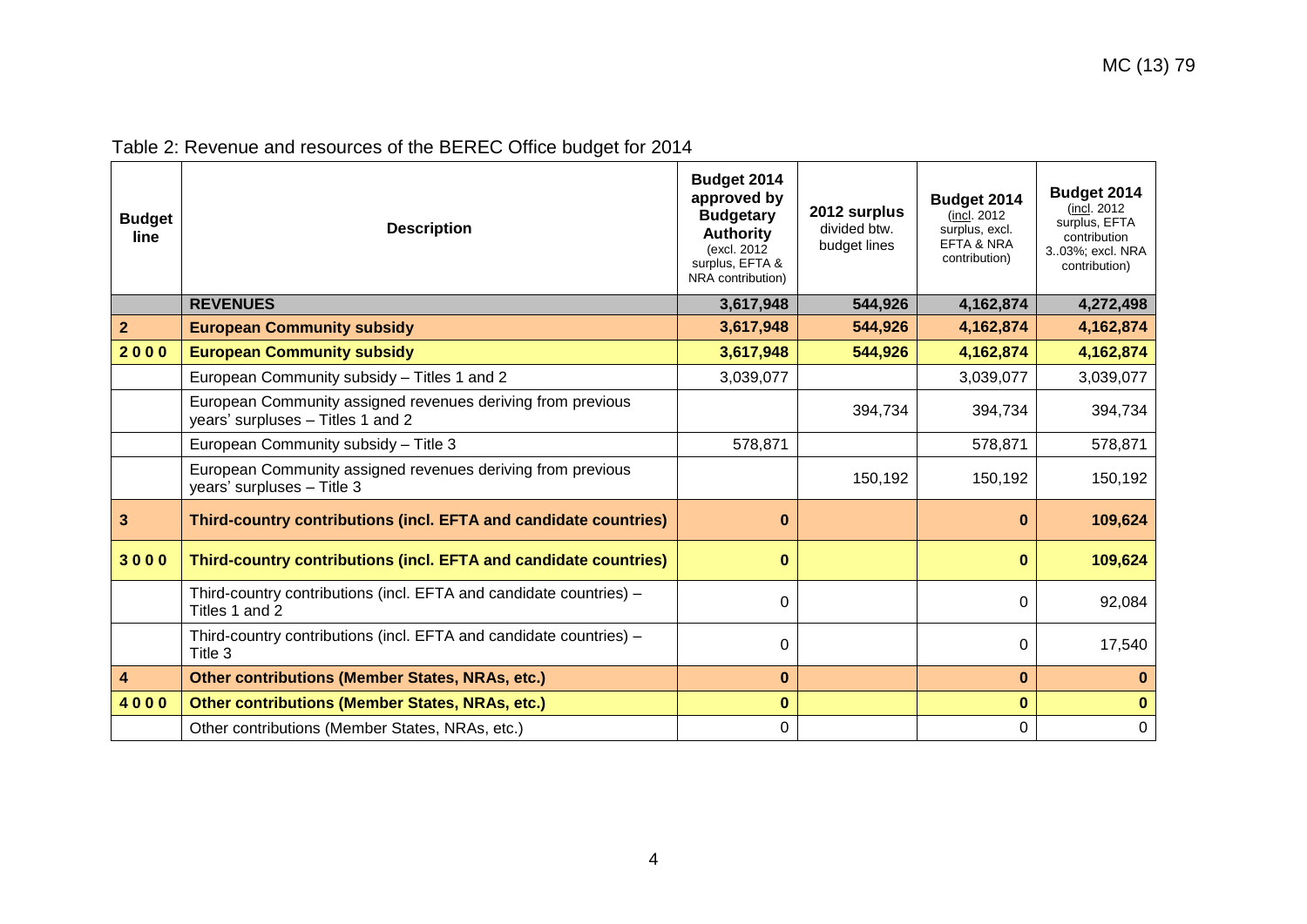## **3. Expenditure**

Pursuant to Article 11 of the BEREC Regulation, the expenditure of the Office shall cover staff (Title 1), administrative and infrastructure expenditures (Title 2) and operational expenses (Title 3).

For the reasons described above in Section 2, 'Revenues', expenditures are presented in the following format:

- 1. the budget as approved by the Budgetary Authority (including only 'fresh' EU contributions and excluding 2012 surplus and potential EFTA and NRA contributions);
- 2. the budgetary surplus for the financial year 2012, and its division between Chapters, Articles and Items (budget lines) in proportion to the EU contribution under each title;
- 3. the budget including all EU contributions ('fresh' contributions plus the 2012 surplus) but excluding potential EFTA and NRA contributions;
- 4. the budget including all EU contributions and potential EFTA contributions but excluding potential NRA contributions.

The budget with potential NRA contributions is not presented because a separate approval will be required from the BEREC Board of Regulators before NRA contributions can be used to finance specific items of operational expenditure only under Title 3 (Article 5(2) of the BEREC Regulation).

Approval of an amended budget with exact NRA contributions will then be required from the Management Committee also.

If the BEREC Office has to finance market studies or research for BEREC with the support of NRA contributions, such expenditures will be allocated on budget line 3001, 'Support to the BEREC Expert Working Groups'.

See Table 3 below for a detailed overview of the expenditures foreseen for 2014.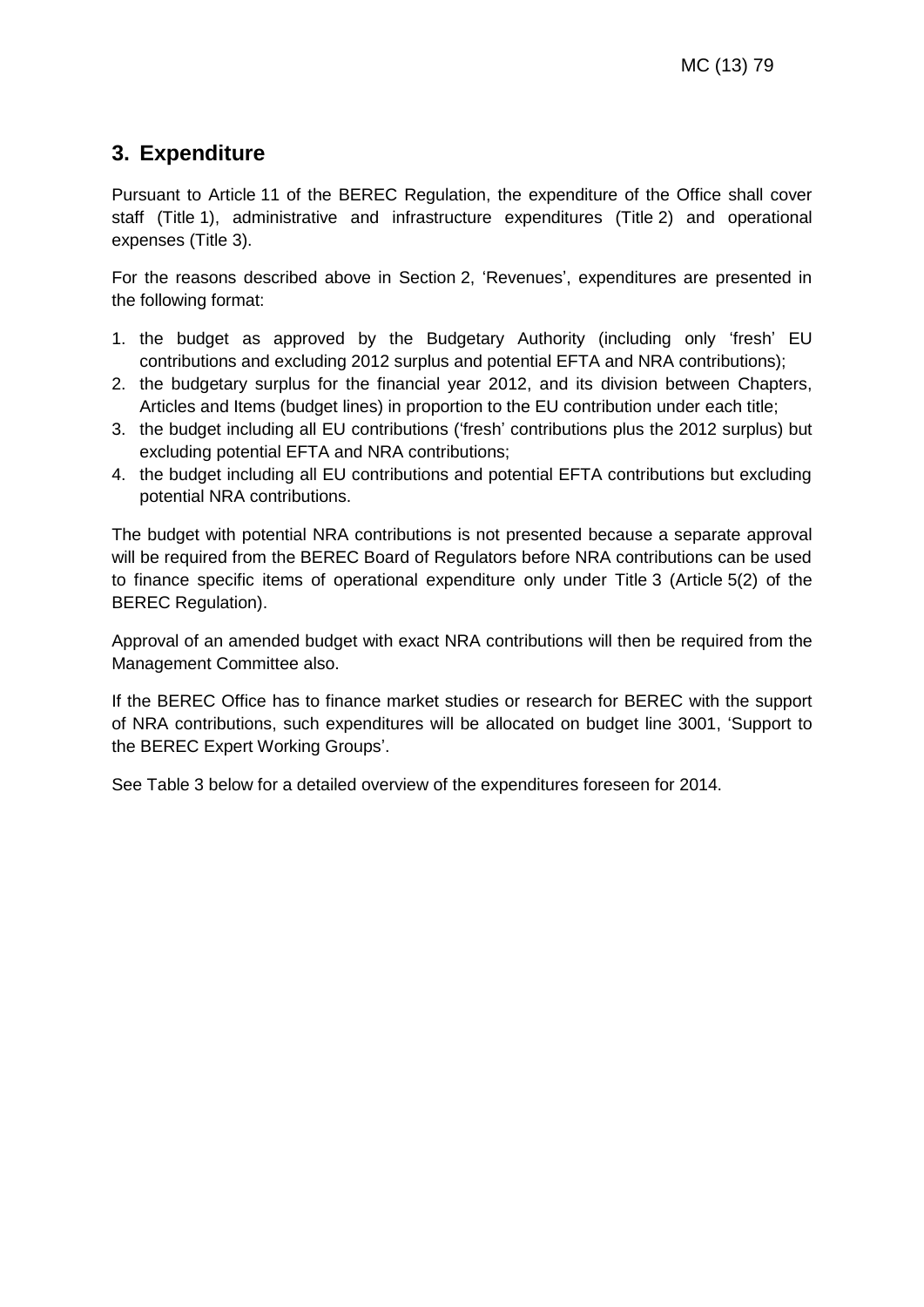| Table 3: Expenditure of the BEREC Office budget for 2014 |
|----------------------------------------------------------|
|                                                          |

| <b>Budget</b><br>line | <b>Description</b>                                   | Budget 2014<br>approved by<br><b>Budgetary</b><br><b>Authority</b><br>(excl. 2012)<br>surplus, EFTA &<br>NRA contribution) | 2012 surplus<br>divided btw.<br>budget lines | Budget 2014<br>(incl. 2012)<br>surplus, excl.<br>EFTA & NRA<br>contribution) | Budget 2014<br>(incl. 2012)<br>surplus, EFTA<br>contribution<br>3.03%; excl. NRA<br>contribution) |
|-----------------------|------------------------------------------------------|----------------------------------------------------------------------------------------------------------------------------|----------------------------------------------|------------------------------------------------------------------------------|---------------------------------------------------------------------------------------------------|
|                       | <b>EXPENDITURES Budget</b>                           | 3,617,948                                                                                                                  | 544,926                                      | 4,162,874                                                                    | 4,272,498                                                                                         |
| $\vert$ 1             | <b>STAFF</b>                                         | 2,283,002                                                                                                                  | 277,598                                      | 2,560,600                                                                    | 2,560,600                                                                                         |
| $11$                  | <b>STAFF IN ACTIVE EMPLOYMENT</b>                    | 1,764,098                                                                                                                  | 214,502                                      | 1,978,600                                                                    | 1,978,600                                                                                         |
| 110                   | <b>Staff in active employment</b>                    | 1,282,818                                                                                                                  | 155,982                                      | 1,438,800                                                                    | 1,438,800                                                                                         |
| 1100                  | <b>Basic salaries</b>                                | 1,042,089                                                                                                                  | 126,711                                      | 1,168,800                                                                    | 1,168,800                                                                                         |
| 1101                  | Family allowances                                    | 106,991                                                                                                                    | 13,009                                       | 120,000                                                                      | 120,000                                                                                           |
| 1102                  | Expatriation and foreignresidence allowances         | 133,738                                                                                                                    | 16,262                                       | 150,000                                                                      | 150,000                                                                                           |
| $111$                 | <b>Contract staff and other staff</b>                | 397,470                                                                                                                    | 48,330                                       | 445,800                                                                      | 445,800                                                                                           |
| 1110                  | Contract staff                                       | 89,159                                                                                                                     | 10,841                                       | 100,000                                                                      | 100,000                                                                                           |
| 1111                  | Seconded national experts                            | 308,311                                                                                                                    | 37,489                                       | 345,800                                                                      | 345,800                                                                                           |
| $112$                 | <b>Employer's social security contributions</b>      | 45,471                                                                                                                     | 5,529                                        | 51,000                                                                       | 51,000                                                                                            |
| 1120                  | Insurance against sickness                           | 29,422                                                                                                                     | 3,578                                        | 33,000                                                                       | 33,000                                                                                            |
| 1121                  | Insurance against accidents and occupational disease | 5,350                                                                                                                      | 650                                          | 6,000                                                                        | 6,000                                                                                             |
| 1122                  | Insurance against unemployment                       | 10,699                                                                                                                     | 1,301                                        | 12,000                                                                       | 12,000                                                                                            |
| 1123                  | Constitution or maintenance of pension rights        |                                                                                                                            |                                              |                                                                              |                                                                                                   |
| $113$                 | <b>Miscellaneous allowances and grants</b>           | 38,338                                                                                                                     | 4,662                                        | 43,000                                                                       | 43,000                                                                                            |
| 1130                  | Childbirth and death allowances and grants           | 892                                                                                                                        | 108                                          | 1,000                                                                        | 1,000                                                                                             |
| 1131                  | Travel expenses for annual leave                     | 37,447                                                                                                                     | 4,553                                        | 42,000                                                                       | 42,000                                                                                            |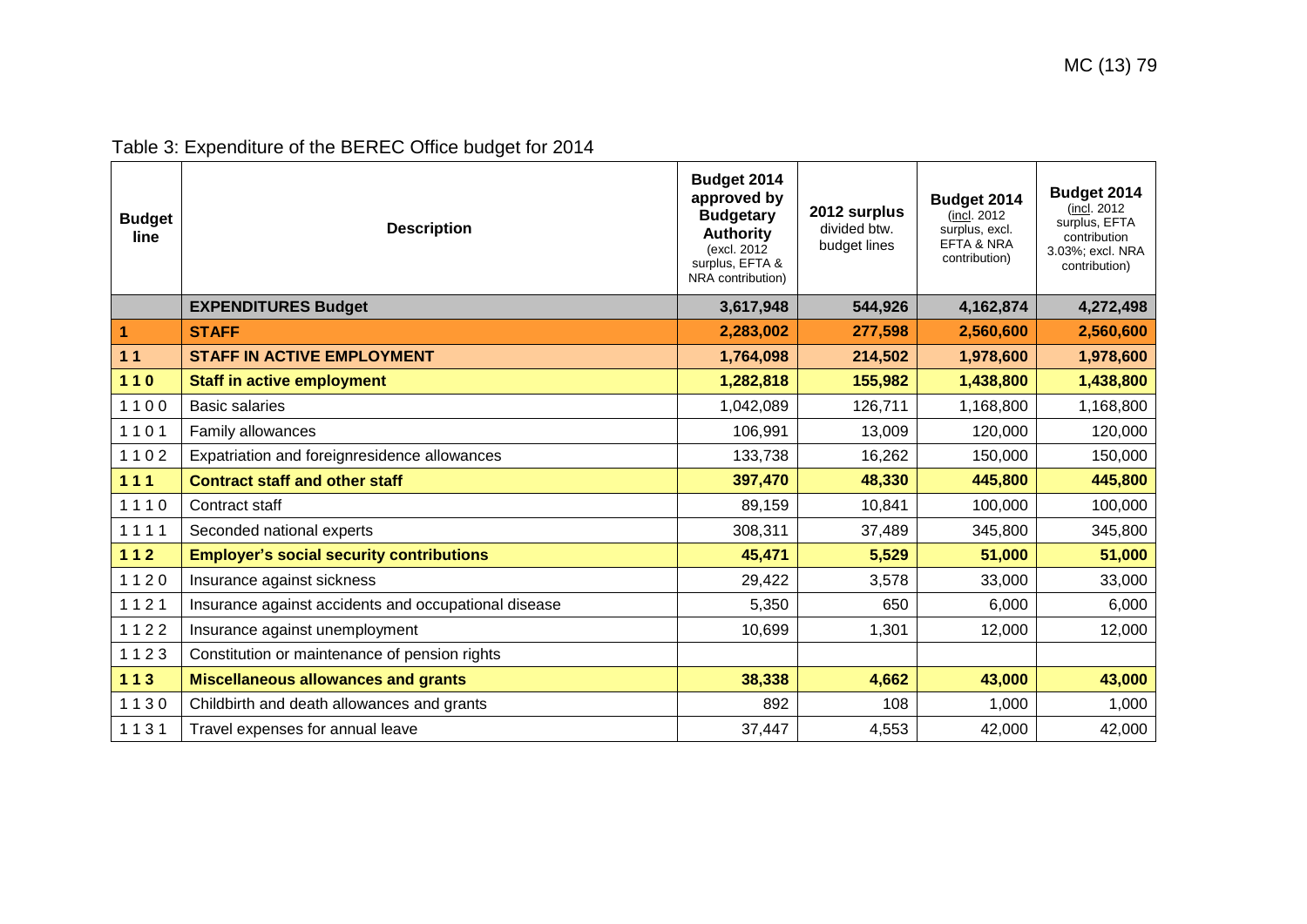| <b>Budget</b><br>line | <b>Description</b>                                                           | Budget 2014<br>approved by<br><b>Budgetary</b><br><b>Authority</b><br>(excl. 2012)<br>surplus, EFTA &<br>NRA contribution) | 2012 surplus<br>divided btw.<br>budget lines | Budget 2014<br>(incl. 2012)<br>surplus, excl.<br>EFTA & NRA<br>contribution) | Budget 2014<br>(incl. 2012)<br>surplus, EFTA<br>contribution<br>3.03%; excl. NRA<br>contribution) |
|-----------------------|------------------------------------------------------------------------------|----------------------------------------------------------------------------------------------------------------------------|----------------------------------------------|------------------------------------------------------------------------------|---------------------------------------------------------------------------------------------------|
| 1139                  | Other allowances                                                             |                                                                                                                            |                                              |                                                                              |                                                                                                   |
| 119                   | <b>Salary weightings</b>                                                     | $\mathbf{0}$                                                                                                               | $\bf{0}$                                     | $\bf{0}$                                                                     | $\bf{0}$                                                                                          |
| 1190                  | Salary weightings                                                            |                                                                                                                            | 0                                            |                                                                              |                                                                                                   |
| 1191                  | Adjustments to remunerations                                                 |                                                                                                                            | 0                                            |                                                                              |                                                                                                   |
| $12$                  | <b>MISCELLANEOUS EXPENDITURE ON STAFF RECRUITMENT</b><br><b>AND TRANSFER</b> | 126,606                                                                                                                    | 15,394                                       | 142,000                                                                      | 142,000                                                                                           |
| $120$                 | <b>Recruitment expenses</b>                                                  | 55,279                                                                                                                     | 6,721                                        | 62,000                                                                       | 62,000                                                                                            |
| 1200                  | Travel expenses                                                              | 49,929                                                                                                                     | 6,071                                        | 56,000                                                                       | 56,000                                                                                            |
| 1201                  | Miscellaneous expenditure on staff recruitment                               | 5,350                                                                                                                      | 650                                          | 6,000                                                                        | 6,000                                                                                             |
| 121                   | <b>Expenses on entering/leaving</b>                                          | 71,327                                                                                                                     | 8,673                                        | 80,000                                                                       | 80,000                                                                                            |
| 1210                  | Travel expenses on entering/leaving                                          | 4,458                                                                                                                      | 542                                          | 5,000                                                                        | 5,000                                                                                             |
| 1211                  | Installation, resettlement and transfer allowances                           | 22,290                                                                                                                     | 2,710                                        | 25,000                                                                       | 25,000                                                                                            |
| 1212                  | Removal expenses                                                             | 22,290                                                                                                                     | 2,710                                        | 25,000                                                                       | 25,000                                                                                            |
| 1213                  | Daily subsistence allowances                                                 | 22,290                                                                                                                     | 2,710                                        | 25,000                                                                       | 25,000                                                                                            |
| 13                    | <b>MISSIONS AND DUTY TRAVEL</b>                                              | 196,150                                                                                                                    | 23,850                                       | 220,000                                                                      | 220,000                                                                                           |
| 1300                  | Mission expenses, duty travel expenses and other ancillary<br>expenditure    | 196,150                                                                                                                    | 23,850                                       | 220,000                                                                      | 220,000                                                                                           |
| $14$                  | <b>SOCIOMEDICAL SERVICES</b>                                                 | 26,748                                                                                                                     | 3,252                                        | 30,000                                                                       | 30,000                                                                                            |
| $140$                 | <b>Medical service</b>                                                       | 26,748                                                                                                                     | 3,252                                        | 30,000                                                                       | 30,000                                                                                            |
| 1400                  | Medical service                                                              | 26,748                                                                                                                     | 3,252                                        | 30,000                                                                       | 30,000                                                                                            |
| 15                    | <b>TRAINING</b>                                                              | 62,411                                                                                                                     | 7,589                                        | 70,000                                                                       | 70,000                                                                                            |
| $150$                 | <b>Training</b>                                                              | 62,411                                                                                                                     | 7,589                                        | 70,000                                                                       | 70,000                                                                                            |
| 1500                  | Training                                                                     | 62,411                                                                                                                     | 7,589                                        | 70,000                                                                       | 70,000                                                                                            |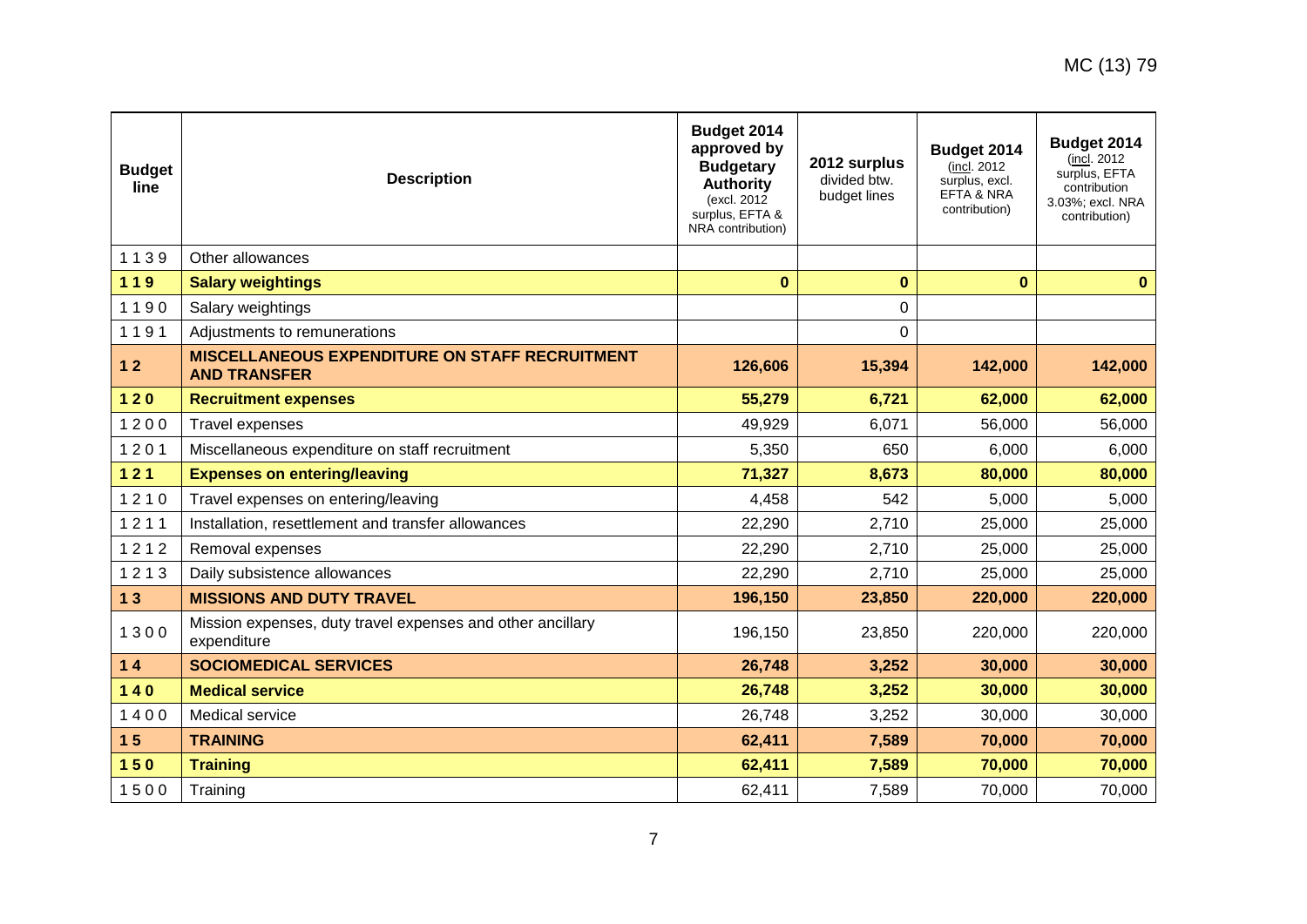| <b>Budget</b><br>line | <b>Description</b>                                                                          | Budget 2014<br>approved by<br><b>Budgetary</b><br><b>Authority</b><br>(excl. 2012)<br>surplus, EFTA &<br>NRA contribution) | 2012 surplus<br>divided btw.<br>budget lines | Budget 2014<br>(incl. 2012)<br>surplus, excl.<br>EFTA & NRA<br>contribution) | Budget 2014<br>(incl. 2012)<br>surplus, EFTA<br>contribution<br>3.03%; excl. NRA<br>contribution) |
|-----------------------|---------------------------------------------------------------------------------------------|----------------------------------------------------------------------------------------------------------------------------|----------------------------------------------|------------------------------------------------------------------------------|---------------------------------------------------------------------------------------------------|
| 16                    | <b>EXTERNAL SERVICES</b>                                                                    | 89 159                                                                                                                     | 10841                                        | 100 000                                                                      | 100 000                                                                                           |
| 1600                  | <b>External services</b>                                                                    | 89 159                                                                                                                     | 10 841                                       | 100 000                                                                      | 100 000                                                                                           |
| $17$                  | <b>REPRESENTATION AND MISCELLANEOUS STAFF COSTS</b>                                         | 17,832                                                                                                                     | 2,168                                        | 20,000                                                                       | 20,000                                                                                            |
| 1700                  | Representation, receptions and events, and miscellaneous staff<br>expenses                  | 17,832                                                                                                                     | 2,168                                        | 20,000                                                                       | 20,000                                                                                            |
| $\mathbf{2}$          | <b>BUILDINGS, EQUIPMENT AND MISCELLANEOUS OPERATING</b><br><b>EXPENDITURE</b>               | 390,664                                                                                                                    | 117,136                                      | 507,800                                                                      | 599,884                                                                                           |
| 20                    | <b>RENTAL OF BUILDINGS AND ASSOCIATED COSTS</b>                                             | 59,238                                                                                                                     | 17,762                                       | 77 000                                                                       | 77,000                                                                                            |
| 200                   | <b>Buildings and associated costs</b>                                                       | 59,238                                                                                                                     | 17,762                                       | 77,000                                                                       | 77,000                                                                                            |
| 2000                  | Rent                                                                                        | 23,080                                                                                                                     | 6,920                                        | 30,000                                                                       | 30,000                                                                                            |
| 2001                  | Insurance                                                                                   | 769                                                                                                                        | 231                                          | 1,000                                                                        | 1,000                                                                                             |
| 2002                  | Water, gas, electricity and heating                                                         | 13,848                                                                                                                     | 4,152                                        | 18,000                                                                       | 18,000                                                                                            |
| 2003                  | Cleaning                                                                                    | 0                                                                                                                          | 0                                            | 0                                                                            | n                                                                                                 |
| 2004                  | Fitting-out and maintenance of premises                                                     | 7,693                                                                                                                      | 2,307                                        | 10,000                                                                       | 10,000                                                                                            |
| 2005                  | Security and surveillance of buildings                                                      | 13,848                                                                                                                     | 4,152                                        | 18,000                                                                       | 18,000                                                                                            |
| 2009                  | Other expenditure relating to the acquisition, construction or<br>maintenance of a building | 0                                                                                                                          | $\Omega$                                     | $\Omega$                                                                     | $\Omega$                                                                                          |
| 21                    | <b>INFORMATION TECHNOLOGY PURCHASES</b>                                                     | 215,411                                                                                                                    | 64,589                                       | 280,000                                                                      | 280,000                                                                                           |
| 210                   | <b>Information technology purchases</b>                                                     | 215,411                                                                                                                    | 64,589                                       | 280,000                                                                      | 280,000                                                                                           |
| 2100                  | Computer equipment                                                                          | 96,166                                                                                                                     | 28,834                                       | 125,000                                                                      | 125,000                                                                                           |
| 2101                  | Software                                                                                    | 61,546                                                                                                                     | 18,454                                       | 80,000                                                                       | 80,000                                                                                            |
| 2102                  | Other external data processing services                                                     | 57,699                                                                                                                     | 17,301                                       | 75,000                                                                       | 75,000                                                                                            |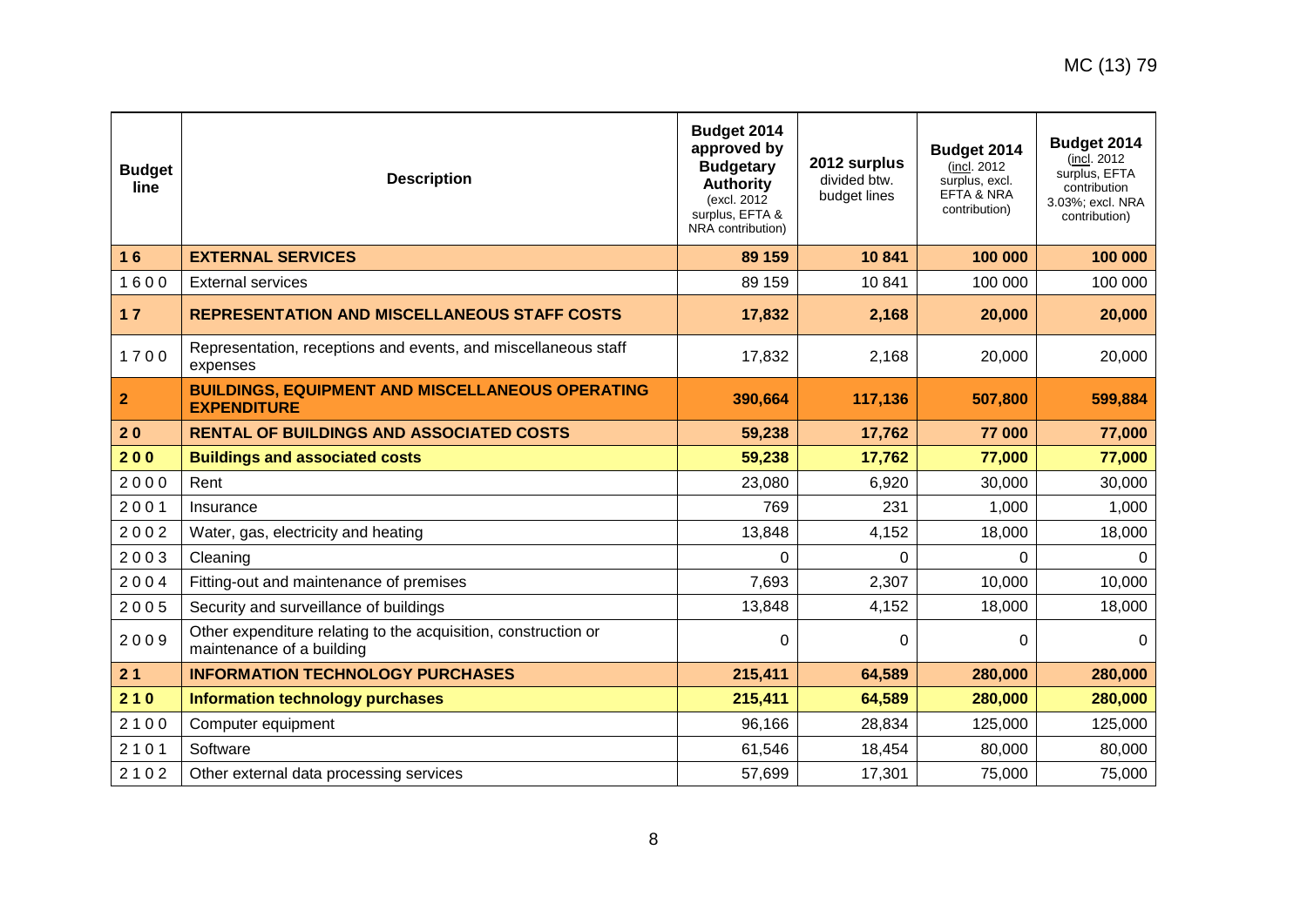| <b>Budget</b><br>line | <b>Description</b>                                             | Budget 2014<br>approved by<br><b>Budgetary</b><br><b>Authority</b><br>(excl. 2012)<br>surplus, EFTA &<br>NRA contribution) | 2012 surplus<br>divided btw.<br>budget lines | Budget 2014<br>(incl. 2012)<br>surplus, excl.<br><b>EFTA &amp; NRA</b><br>contribution) | Budget 2014<br>(incl. 2012)<br>surplus, EFTA<br>contribution<br>3.03%; excl. NRA<br>contribution) |
|-----------------------|----------------------------------------------------------------|----------------------------------------------------------------------------------------------------------------------------|----------------------------------------------|-----------------------------------------------------------------------------------------|---------------------------------------------------------------------------------------------------|
| $22$                  | <b>MOVABLE PROPERTY AND ASSOCIATED COSTS</b>                   | 17,694                                                                                                                     | 5,306                                        | 23,000                                                                                  | 23,000                                                                                            |
| 220                   | <b>Technical installations and electronic office equipment</b> | 3,847                                                                                                                      | 1,153                                        | 5,000                                                                                   | 5,000                                                                                             |
| 2200                  | Technical installations and electronic office equipment        | 3,847                                                                                                                      | 1,153                                        | 5,000                                                                                   | 5,000                                                                                             |
| 221                   | <b>Furniture</b>                                               | 7,693                                                                                                                      | 2,307                                        | 10,000                                                                                  | 10,000                                                                                            |
| 2210                  | Furniture                                                      | 7,693                                                                                                                      | 2,307                                        | 10,000                                                                                  | 10,000                                                                                            |
| 229                   | Other movable property and associated costs                    | 6,155                                                                                                                      | 1,845                                        | 8,000                                                                                   | 8,000                                                                                             |
| 2290                  | Books, newspapers and documentation                            | 2,308                                                                                                                      | 692                                          | 3,000                                                                                   | 3,000                                                                                             |
| 2291                  | Cars, transport vehicles, and maintenance and repairs          | 0                                                                                                                          | $\Omega$                                     | 0                                                                                       |                                                                                                   |
| 2299                  | Other movable property, and maintenance and repairs            | 3,847                                                                                                                      | 1,153                                        | 5,000                                                                                   | 5,000                                                                                             |
| 23                    | <b>CURRENT ADMINISTRATIVE EXPENDITURE</b>                      | 31,004                                                                                                                     | 9,296                                        | 40,300                                                                                  | 132,384                                                                                           |
| 230                   | <b>Stationery and office supplies</b>                          | 11,540                                                                                                                     | 3,460                                        | 15,000                                                                                  | 15,000                                                                                            |
| 2300                  | Stationery and office supplies                                 | 11,540                                                                                                                     | 3,460                                        | 15,000                                                                                  | 15,000                                                                                            |
| 232                   | <b>Financial charges</b>                                       | 231                                                                                                                        | 69                                           | 300                                                                                     | 300                                                                                               |
| 2320                  | Bank charges                                                   | 231                                                                                                                        | 69                                           | 300                                                                                     | 300                                                                                               |
| 2321                  | Exchange rate losses                                           | 0                                                                                                                          | 0                                            | 0                                                                                       | 0                                                                                                 |
| 2329                  | Other financial charges                                        | 0                                                                                                                          | 0                                            | 0                                                                                       | $\Omega$                                                                                          |
| 233                   | <b>Legal expenses</b>                                          | 19,233                                                                                                                     | 5,767                                        | 25,000                                                                                  | 25,000                                                                                            |
| 2330                  | Legal expenses                                                 | 15,387                                                                                                                     | 4,613                                        | 20,000                                                                                  | 20,000                                                                                            |
| 2331                  | Damages                                                        | 3,847                                                                                                                      | 1,153                                        | 5,000                                                                                   | 5,000                                                                                             |
| 235                   | <b>Other operating expenses</b>                                | $\bf{0}$                                                                                                                   | $\bf{0}$                                     | $\bf{0}$                                                                                | 92,084                                                                                            |
| 2350                  | Miscellaneous insurances                                       | 0                                                                                                                          | 0                                            | 0                                                                                       | $\Omega$                                                                                          |
| 2359                  | Other operating expenses                                       | 0                                                                                                                          | 0                                            | 0                                                                                       | 92,084                                                                                            |